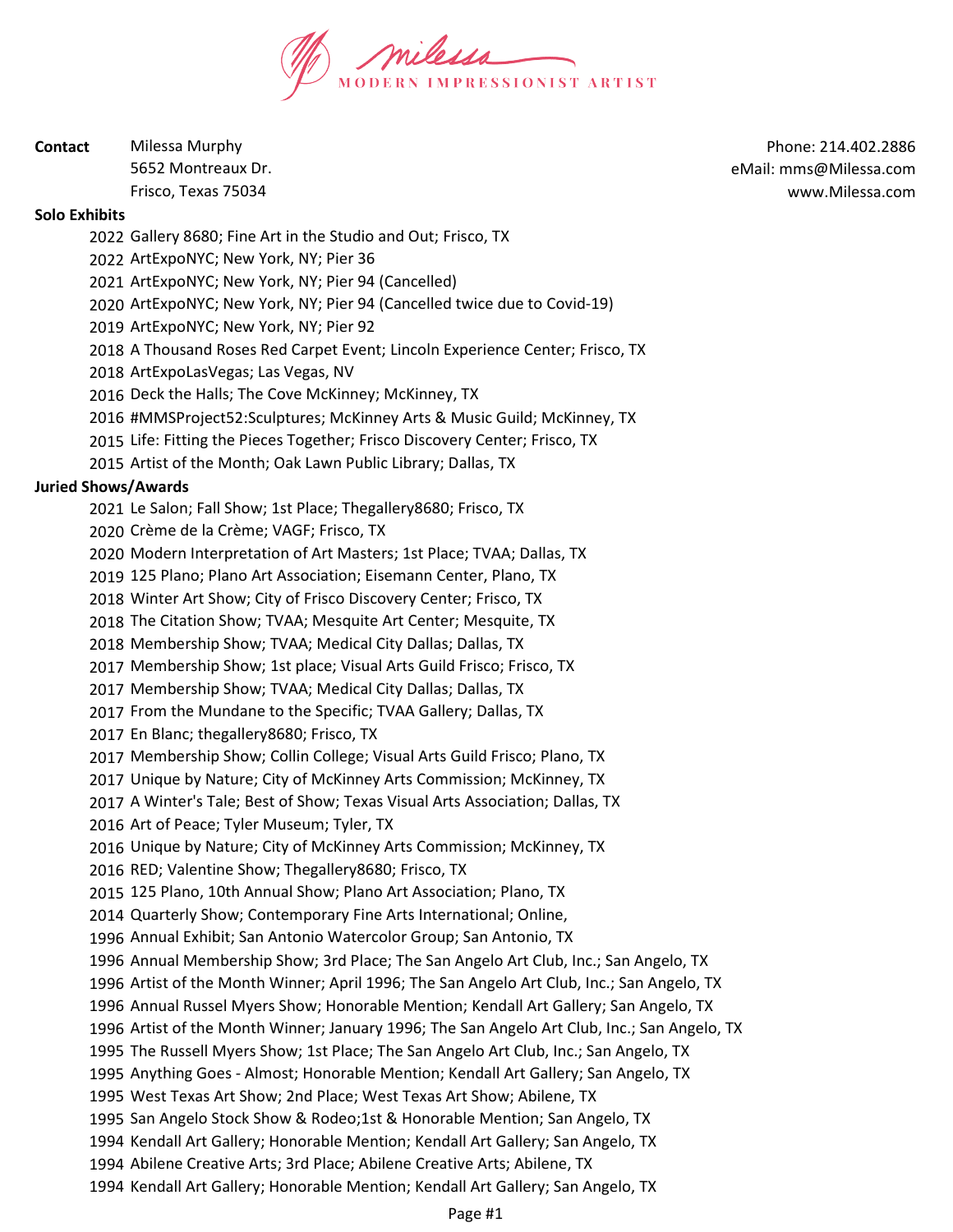

San Angelo Stock Show & Rodeo; 2nd Place; San Angelo, TX

## Group Exhibits

- The Cove; Group Exhibit of Still Life; McKinney, TX
- Melange of Color, Gallery 8680; Frisco, TX
- Festival of Tree's, Gallery 8680; Frisco, TX
- Membership Show, Dallas Medical Center; Texas Visual Arts Association; Dallas, TX
- The Art of Music Gala; Benefiting the Warren Center; Dallas, TX
- Stetsons & Stillettos Ball; Love for Kids, Inc.; Dallas, TX
- Membership Show, Dallas Medical Center; Texas Visual Arts Association; Dallas, TX
- Abstra(kt); Frisco Arts Association; Frisco, TX
- Future Interupted; Beaudry Gallery; Dallas, TX
- Arts in Bloom; City of McKinney Arts Commission; McKinney, TX
- First Friday Art Exhibit & Sale; Spaces of Dallas; Dallas, TX
- ArtSeenTour; City of Frisco; Frisco, TX
- HeARTS for McKinney Arts Gala; McKinney Country Club; McKinney, TX
- Headliner Artist, Dallas Observer Artopia 2016; Dallas Observer; Centennial Park; Dallas, TX
- 101 Artshow; The Vineyard Art Gallery; Dallas, TX
- It's All Abstract From Here; Janette Kennedy Gallery; Dallas, TX
- Stribling Art Extravaganza; Fort Concho Gallery & Museum; San Angelo, TX

## Public Art

- Art in the Atrium 15; Public Arts Committee; Frisco, TX
- Art in the Atrium 13; Public Arts Committee; Frisco, TX
- 2016 #MMSProject52:Sculptures; McKinney Arts & Music Guild; McKinney, TX
- Art in the Atrium 10 (three pieces); Public Arts Committee; Frisco, TX
- Artist of the Month; Oak Lawn Public Library; Dallas, TX
- Mt. Carmel Monastery; Christoval, TX

# **Curatorial**

- Winter Cheer; TVAA Downtown Gallery, Dallas, TX
- Raw 1899; Bloom; San Angelo, TX
- The Elements: Air, Fire, Earth, Water; Gallery 3; Bishop Arts District; Dallas, TX

# Publications/Media

- Frisco Life Publication; October 2021; Cover and Story; Food Still Life's/Milessa's Artwork & Story https://issuu.com/lifestylepubs/docs/frisco\_2021\_10\_print
- Frisco Life Publication; November 2020; Cover and Story on Personalized Gift Idea/Milessa's Artwork https://issuu.com/lifestylepubs/docs/frisco\_life\_2020\_11\_print
- City Lifestyle; Sept 2020; Page 9 https://issuu.com/lifestylepubs/docs/https\_\_\_s3-us-west-2.amazonaws.com\_\_f330ecd4f33695
- Frisco Life Publication; May 2020; Cover & Story; Inspiring Women https://issuu.com/lifestylepubs/docs/https\_\_\_s3-us-west-2.amazonaws.com\_\_8444ccf77fa0dc
- Frisco Life Publication; Feb 2020; Corners of the Heart~Is Happiness a Myth?
- Frisco Life Publication; December 2019; Corners of the Heart
- Frisco Life Publication; August 2019; Childhood Dreams/Milessa's Artwork https://issuu.com/lifestylepubs/docs/frisco\_life\_2019\_8\_print\_91714fb950
- Frisco Life Publication; December 2018; All I want for Christmas is…
- PleinAir Magazine; Nov 2018 online Issue